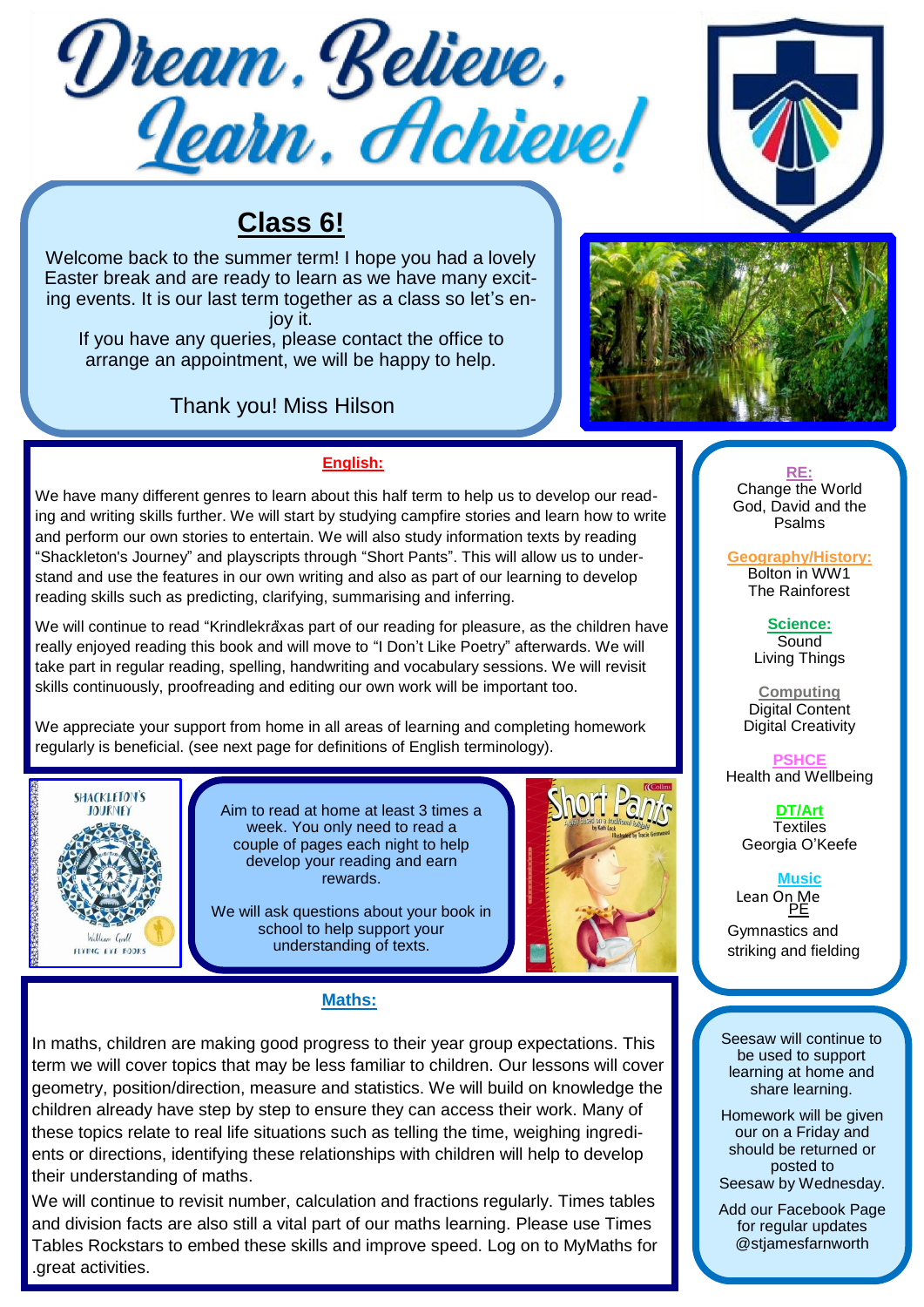#### **English Support:**

- **Verb** a word or phrase denoting an action e.g. run, shop, cook, swim, write.
- **Noun** a word denoting anything that can be named, usually an object, person, place, idea, or action.
- **Proper Noun -** name of a place or person e.g. St James, Peter, England **Common Noun -** name of a common object e.g. table, book, cat, house.
- **Pronoun** replaces a noun e.g. she, he, it, they.
- **Abstract Noun** an idea, state or quality e.g. love, honesty, truth, happiness.
- **Collective Noun** the name of a group e.g. a school of fish, a pack of wolves, a flock of sheep.
- **Adjective** a word, phrase, or clause that describes a noun or pronoun e.g. blue, tall, huge, rough, silky, curly, loud.
- **Adverb**  a word, phrase, or clause that modifies the meaning of a verb, adjective, or other adverb e.g. slowly, often, carefully, sometimes, soon, every other week, later.
- **Adverbial** words or phrases to add information a verb or clause. E,g, we had a sleepover last night.
- **Fronted Adverbial**  words or phrases at the beginning of a sentence, used to describe the action that follows e.g. Late at night, the boy went to bed.
- **Preposition**  a word that links a noun or pronoun to another type of word showing the relationship between the two e.g. on top, under, behind, beside, in between.
- **Conjunction** a word or phrase that links words, phrases, clauses, or sentences e.g. but, so, however, therefore, hence, consequently.
- **Prefix** added to the beginning of a word to turn it into a different word e.g. submerge, disappear, return.
- **Suffix** added to the end of the word to turn it into a different word. E.g. argument, clockwise, musical.
- **Inverted Commas (Speech Marks)**  go round the speakers words only to show when the character is speaking. E,g, "Where is my PE kit?" asked the young boy.
- **Vowel**—a letter sound you make by changing the shape of your open mouth. The letters A, E, I. O and U are vowels.
- **Consonant** a letter sound made when you use your teeth, lips and/or tongue to change how the air comes through your teeth. All letters that are not vowels.
- **Clause** a phrase of two or more words. It has a verb as a key word. E.g. It's raining. Samira has four pets.
- **Subordinate clause** adds to another clause but cannot be a sentence by itself. E.g. Here's the book that I promised you.
- **Determiner** words that specify the noun we mean. E.g. a, an , the, this, some, his.

### **Maths Support: These are Year 3 and 4 written multiplication methods.**

| 6258<br>+ 2748<br>9006<br>111                                            | <b>Addition - Column Addition</b><br>Example shows 4 digit + 4 digit and addition of deci-                                                                                                                           |                         | <b>Multiplication - Column Multiplication</b>                                                                                                                             |
|--------------------------------------------------------------------------|----------------------------------------------------------------------------------------------------------------------------------------------------------------------------------------------------------------------|-------------------------|---------------------------------------------------------------------------------------------------------------------------------------------------------------------------|
| 67.82<br>$+45.33$<br>113.15<br>11<br>587                                 | numbers.                                                                                                                                                                                                             | 237<br>x 4<br>948<br>12 | Example shows 3 digit x 1 digit. mal                                                                                                                                      |
| 7946<br>1482<br>5464<br>5 <sub>1</sub><br><b>87.67</b><br>49.43<br>18.24 | Some children may be able to add larger<br>ones are writ-<br>Numbers are carried to the next column when<br>number is<br>answer is more than 10. Therefore the 1 is<br>written underneath as a reminder to add this. | 204<br>4)316            | Numbers are carried to the next column when numbers, the answer is more than 10. The<br>the ten in the answer space and the tens<br>written underneath and is then added. |